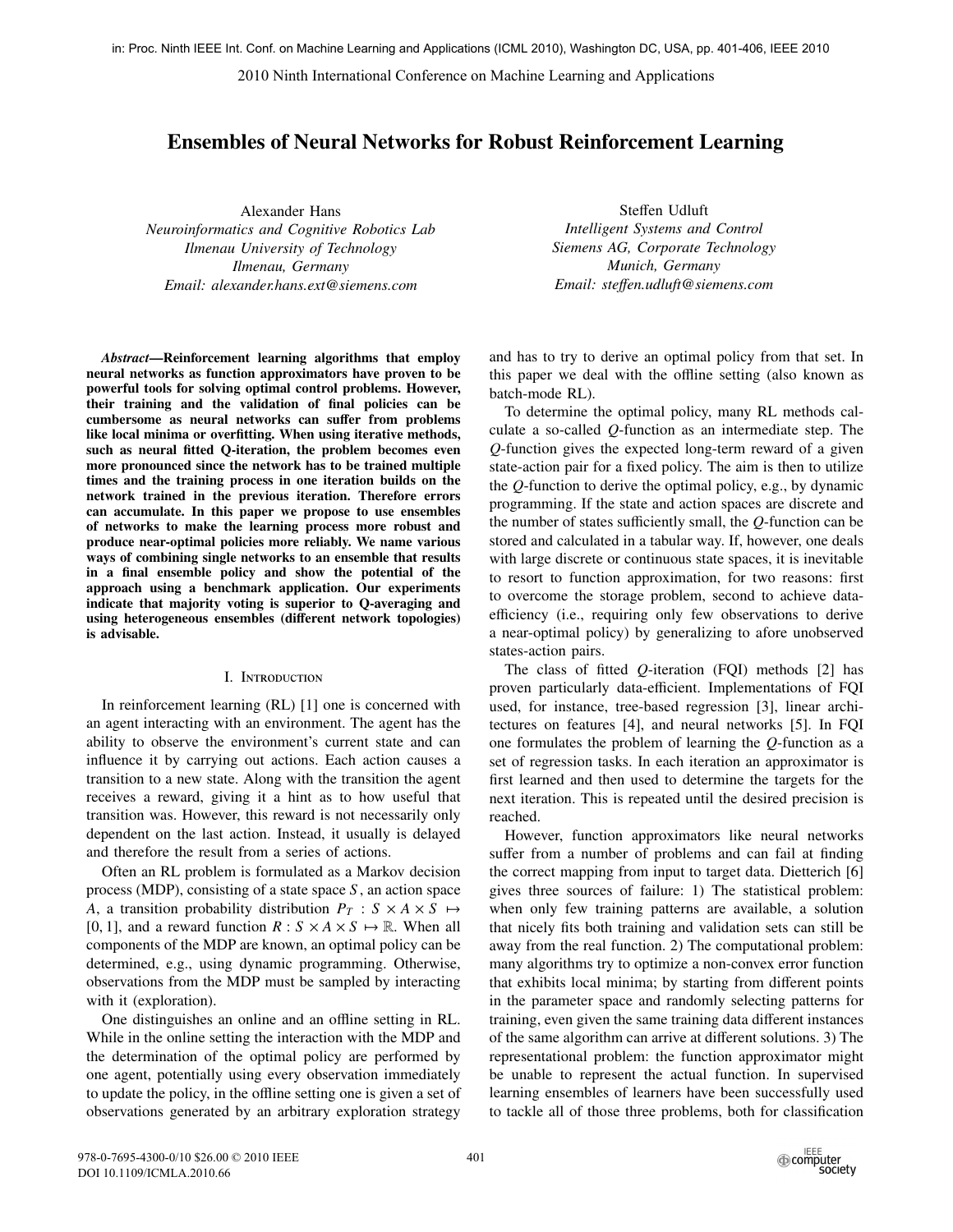and regression [6].

We believe that RL can also benefit from ensembles. However, so far only few contributions exist that employ ensembles for RL. Wiering and van Hasselt used ensembles of quite different algorithms trained with the same data for discrete MDPs in an online setting [7]. Each algorithm determines its own policy, the final policy is determined from the individual policies, e.g., using majority voting. Ernst et al. used ensembles of regression trees in an FQI approach [3]. Instead of using only one regression tree to represent the *Q*-function in each iteration, they used an ensemble of trees (random forest) [8].

In this paper, we propose to use ensembles for neural fitted Q-iteration, an FQI method employing neural networks. We name various ways of combining single networks and give empirical results for the pole balancing problem.

# II. Neural Fitted Q-Iteration

Neural fitted Q-iteration (NFQ) [5] is an instance of the fitted Q-iteration (FQI) [2] approach. FQI does value iteration based on samples of the MDP. When dealing with a discrete MDP, value iteration means repeatedly applying an update rule based on the Bellman optimality equation:

$$
Q^{k+1}(s,a) := \sum_{s' \in S} P(s'|s,a) \left[ R(s,a,s') + \gamma \max_{a' \in A} Q^k(s',a') \right],
$$

where  $\gamma$  is the discount factor. Starting with an arbitrarily initialized  $Q^0$ , e.g.,  $Q^0 := 0$ , with  $k \to \infty$ ,  $Q^k$  converges to  $Q^*$ , the  $Q$ -function of the optimal policy  $\pi^*(s)$  := arg max<sub>*a*</sub>  $Q^*(s, a)$ . If the state space is large or continuous, one has to resort to function approximation to represent the *Q*-function. FQI then means repeatedly training a new function approximator for the *Q*-function and using the learned approximator to determine the targets for the next iteration (for the first iteration the *Q*-function is assumed to be constantly zero and only the rewards are learned). Figure 1 summarizes the FQI algorithm. Note that the sum over successor states and transition probabilities are not considered explicitly here. Instead, they are implicitly given by the set of observations  $((s, a, r, s'))$  tuples).<br>The main characteristic of NEO is using

The main characteristic of NFQ is using a neural network (multi-layer perceptron) as function approximator. The generalization capabilities of neural networks are excellent, therefore it is possible to produce near-optimal policies with only few observations of the MDP [5]. Another powerful approach is neural rewards regression (NRR) [9]. NRR uses a special architecture with shared weights and can learn the *Q*-function in a single step without the need for iteration.

However, for both, NFQ and NRR, one has to choose a suitable network topology (e.g., number of hidden layers, number of neurons in each layer) and learning algorithm. Moreover, one can influence the learning process, e.g., either learn using a constant learning rate or start with a large learning rate and reduce it later.

Figure 2 shows the NFQ implementation used in this paper. In each iteration the targets are scaled to lie within [−1, 1], before using the output of a network, the scaling is reversed. In the first iteration only the rewards are learned by assuming  $Q^0 = 0$ .

- $\boldsymbol{\cdot} \ \ \hat{\mathcal{Q}}^0 \coloneqq 0$
- $i := 0$ • while the desired precision is not reached  $\begin{aligned} \text{input}_j &:= (s_j, a_j) \\ \text{target} &:= r + 2j \end{aligned}$  $\hat{Q}^i(s_j, a)$ <br>  $= \hat{Q}^{i+1}$  :  $\pm$  train(input target)  $-\hat{Q}^{i+1} := \text{train}(\text{input}, \text{target})$ <br> $-i := i + 1$  $- i := i + 1$ • return  $\hat{Q}^i$

Figure 1. The basic FQI algorithm.  $\hat{Q}^k$  is a function approximator,  $\hat{Q}^k(s, a)$  is a function approximator,  $\hat{Q}^k(s, a)$ gives the value of  $\hat{Q}^k$  evaluated with input  $(s, a)$ . input and target are arrays containing the training samples based on the  $i = 1$  N observations of containing the training samples based on the  $j = 1...N$  observations of the MDP.

- input<sub>*j*</sub> :=  $(s_j, a_j)$ <br>
target := r.
- target<sub>*j*</sub> :=  $r_j$
- target := scale(target)
- net $_{Q}^{0}$  := train net(input, target)
- $i := 0$
- while  $i < M$
- $\begin{bmatrix} -\operatorname{target}_j := r_j + \gamma \max_a \operatorname{unsafe}(\operatorname{net}_Q^i(s_j', a)) \\ -\operatorname{target} := \operatorname{scale}(\operatorname{target}) \end{bmatrix}$ – target := scale(target)  $-$  net<sup> $i+1$ </sup> := train net(input, target)<br> $i \cdot i + 1$  $- i := i + 1$ • return net*<sup>i</sup> Q*

Figure 2. Our NFQ implementation. Again, input and target are arrays containing the training samples based on the  $j = 1...N$  observations of the MDP. scale() scales the targets to lie within [−1, 1], unscale() reverses the scaling (it therefore needs to know the scale factor of the previous scale() operation). train net() trains a neural network for the given inputs and targets. net<sup>*i*</sup><sub>Q</sub> $(s, a)$  denotes evaluating the network net<sup>*i*</sup><sub>Q</sub> using inputs  $(s, a)$ .

#### III. Instability of the Learning Process

There have been a number of reports on problems with the learning process with FQI in general and NFQ in particular [10]–[13]. When using function approximation for RL, a phenomenon called *chattering* can occur [10]. The space of possible *Q*-functions for an MDP representable by a function approximator contains so-called *greedy regions*. In such a region the policy resulting from greedy exploitation of the respective *Q*-function, i.e., following  $\pi(s)$  = arg max<sub>*a*</sub>  $Q(s, a)$ , does not change. Each greedy region contains a *greedy point*, during the process of learning the *Q*function represented by the function approximator moves to that point. If the greedy point lies within the greedy region, no problems arise. However, if the greedy point lies on the border of another or even outside the greedy region, an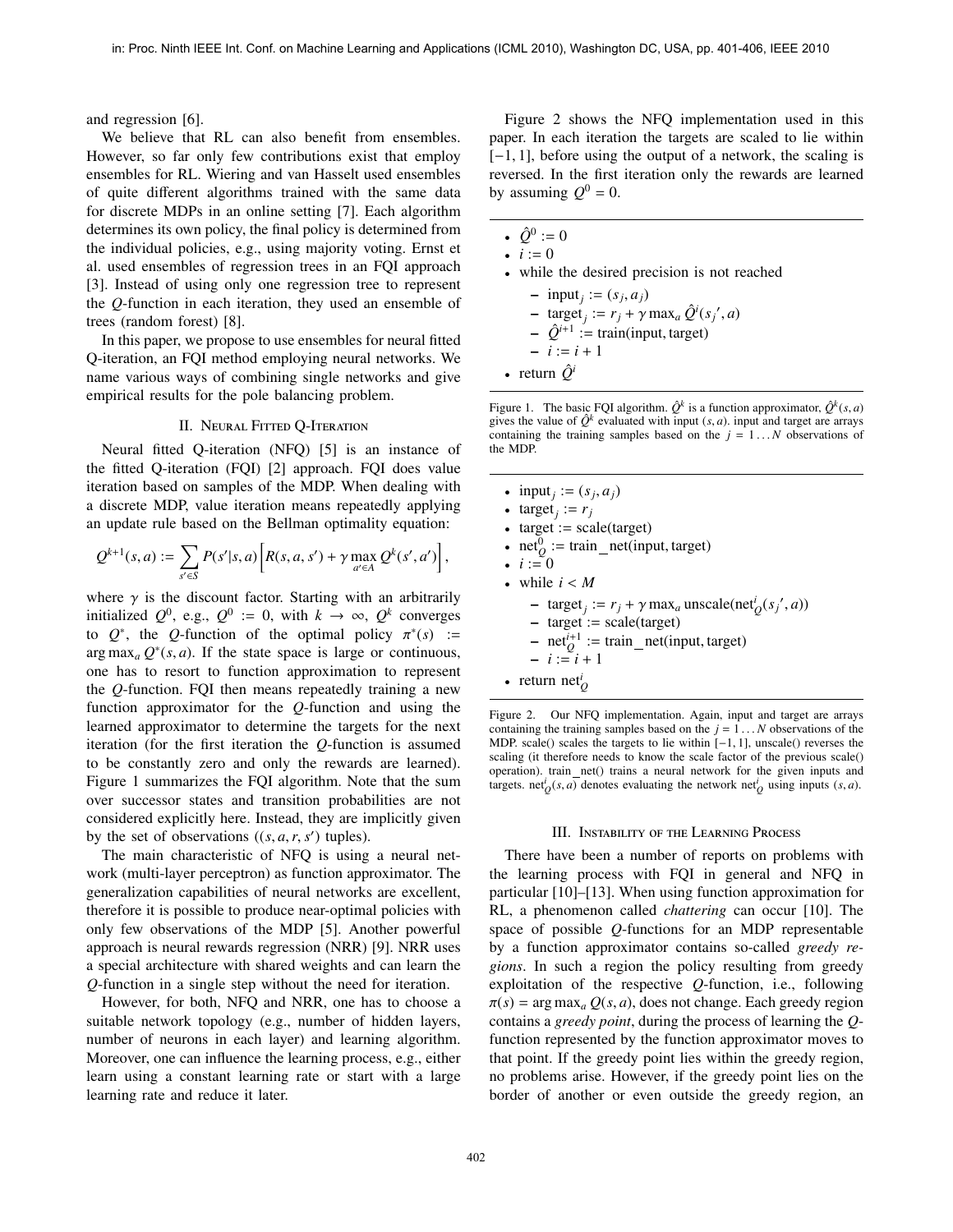oscillation can occur with the *Q*-function moving from one greedy region to another. For NFQ this problem has been observed as well [11] and also matches our experience. In [11] the authors suggest doing a policy selection by monitoring the current policy's quality and stopping the learning process once the quality declines. Their method works by calculating a sample of the optimal *Q*-function tabularly and comparing the ranking of actions of the tabular *Q*-function with the neural one. They conclude that the closer the match, the better the neural *Q*-function. While the approach is indeed able to stabilize the learning process and produce highquality policies more reliably, its major drawbacks are the limitation to discrete state spaces and the necessity of having observed multiple actions in the same state. We believe that in addition to chattering also the general problems of function approximators named by Dietterich [6] contribute to the instability of RL with function approximation. However, for the pole balancing benchmark (see section V-A) even with approximately 60,000 observations (10,000 episodes), a number that here excludes the statistical problem, we could observe oscillations. While the vast majority of iterations produced successful policies, occasionally there was a policy that was unable to balance the pole for the required 3,<sup>000</sup> steps. Another effect that contributes to the problems is the overestimation of *Q*-values [12]. When learning with noisy data, the output of a function approximator will also be affected by noise. Although the noise has a mean of zero, an FQI-like algorithm will systematically overestimate the *Q*-value as it selects the maximum *Q*-value over all actions when determining the targets for the next iteration. Thus the noise is maximized as well. This problem is also known as the "rising Q problem" [13].

To mitigate those problems, we want to use ensembles for more robust and reliable RL with function approximation. This also makes the algorithm less sensitive to the possible choices of parameters.

# IV. Ensembles in NFQ

Ensembles have been used in supervised learning to improve the performance of a single learner by combining several ones. For classification problems a possible way to combine the single learners is (weighted) majority voting. If their errors are not strongly correlated, in expectation the performance of the ensemble will in general be better than that of any single learner. To provide the necessary diversity among learners (and therefore hopefully not strongly correlated errors), one can use ensemble methods like bagging [14] or boosting [15]. In bagging the training set is split into separate (possibly overlapping) partitions, each learner is trained on a different partition. Boosting goes one step further by training one learner after another and giving so far misclassified examples a higher weight. This way learners trained in the beginning cover the general "easy" training examples and later trained learners become "experts" for certain cases. The final decision is made by a weighted majority voting, where the weight of each single learner is dependent on its performance on the complete dataset. In the case of neural networks even simply training the network multiple times on the same training set leads to some diversity because of the random initialization of the network's weights and the random selection of patterns during learning. Other possibilities of introducing diversity into an ensemble of neural networks include varying the network's topology (number of hidden layers, number of neurons per layer, randomly sparse initialization of weight matrices [16]), the learning algorithm, the learning rate, and regularization techniques like weight decay or early stopping.

To combine the networks of an ensemble to a final policy, one can think of various possibilities. In particular, the aggregation method can be varied.

*Combination of final policies:* It is possible to let each instance of the algorithm run for itself until a final policy or *Q*-function is determined and then combine those to obtain the final policy. This method was used in [7]. It makes no assumptions about the algorithm and is therefore also suitable for combining algorithms that use a different notion of a *Q*-function (e.g., actor-critic algorithms) or no *Q*-function at all (e.g., the recurrent control neural network [17]). An easy solution for combining policies is (weighted) majority voting. In [7] a number of additional methods for combining policies are proposed.

*Combination of final Q-functions:* When combining learners that use a *Q*-function, one can combine the single *Q*-functions to an ensemble *Q*-function and base the final policy on that. This can be achieved by, e.g., (weighted) averaging or median selection.

*Selection of the "most agreeable" policy:* Instead of combining several policies to one, one could as well select the presumably best policy of the ensemble. That policy could be the "most agreeable" one, i.e., the one that is most often among the majority [18]. This could be useful for situations where there are two equally good ways to navigate the MDP. One policy could come up with one way, another policy with the other. Mixing them might produce an inferior policy.

*Ensemble representation of Q-function:* Instead of letting each instance run for itself, the ensemble can already be used to generate new targets in each iteration. To do so, after having trained all learners in an iteration their combined output is used to generate new targets for the next iteration. E.g., the single outputs can be combined as a (weighted) average. This is similar to the tree-based approach of [3].

*Common ensemble policy:* Similar to the ensemble representation of the *Q*-function, one can in each iteration generate a common policy from the ensemble. For determining the targets for the next iteration each learner uses its own current *Q*-function, but instead of maximizing it for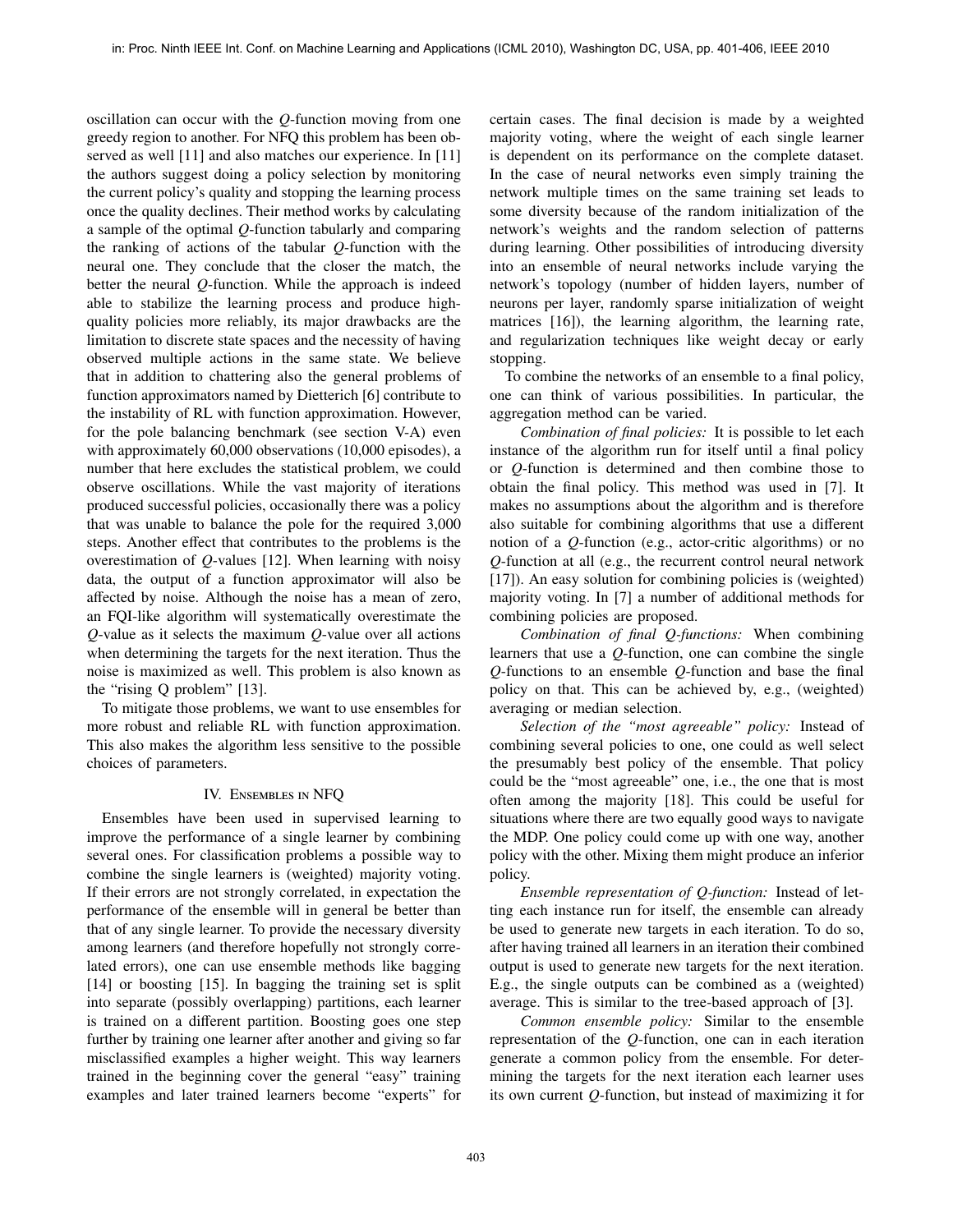the successor state, the *Q*-value of the action selected by the ensemble policy is used. For obtaining the policy the same methods as for combining final policies can be used, e.g., (weighted) majority voting.

# V. Experiments

To demonstrate the usefulness of ensembles in combination with NFQ, we conducted experiments using the wellknown pole balancing problem.

## *A. Pole Balancing*

In the pole balancing benchmark a pole attached to a cart must be kept in upright position by applying forces to the cart. Starting from an upright position, in each time step the agent can choose to apply  $-50$  N, 0 N, or  $+50$  N to the cart. The actions are corrupted by uniformly distributed noise  $n \in$ [−10, 10] N. Therefore, the trivial policy of always applying 0 N does not lead to success, even though initially the pole is in upright position. The two-dimensional state space consists of the pole's angle  $\varphi$  and the angular velocity  $\dot{\varphi}$ . A reward of 0 is given if  $\varphi \in [-\frac{\pi}{2}, \frac{\pi}{2}]$ . If the pole leaves this area<br>a reward of -1 is given and the enisode ends. The time a reward of  $-1$  is given and the episode ends. The time constant used is  $\Delta t = 0.1$  s, the discount factor is set to  $\gamma = 0.95$ . For details on the dynamics we refer to [4]. A policy is considered successful if it is able to repeatedly balance the pole for at least 3,000 steps.

#### *B. Setup*

To generate observations of the MDP, we used episodes of random exploration. When applying actions randomly, the pole falls (and therefore the episode ends) after approximately six steps. We used data sets of  $25 \approx 150$ , 50  $(\approx 300)$ , and 100 ( $\approx 600$ ) episodes (observations/transitions). For each episode length we generated 50 data sets and used those to generate policies with the different methods. To assess a policy's quality, it was run 100 times for at most <sup>3</sup>, 000 steps.

## *C. Network Topologies and Training Procedure*

We used two different network topologies. The first is a standard 4-layer network consisting of an input layer, two hidden layers, and an output layer. The input layer contains five neurons, two for coding the state (angle and angular velocity) and three for binary coding the action (input for action 1:  $(+1, -1, -1)$ , input for action 2:  $(-1, +1, -1)$ , input for action 3:  $(-1, -1, +1)$ ). Each hidden layer contains five neurons. The input and output layers use the identity as transfer function, the hidden layers use the hyperbolic tangent as transfer function.

The other topology is a deep, cascaded neural network that contains eight hidden layers with ten neurons each. In addition to a connection to the next layer each hidden layer is connected to the output as well (figure 4). This constrains upper layers to combine features of a lower layer to compensate residuals of the lower layers as all layers contribute to the output. Although this topology does not enable NFQ to determine better policies on the pole balancing benchmark in general, we added it to increase the diversity of the ensemble.

The training algorithm used is VarioEta [19]. Every network training was performed in phases with decreasing learning rate. The training with each learning rate was stopped when the improvement on the validation error fell below a threshold. The available data was split randomly in 70% training and 30% validation data. See figure 3 for more details.

In addition to the two different network topologies we introduced variety into the ensemble by randomly initializing the weights of the networks (uniformly in [−0.2, <sup>0</sup>.2]) and randomly splitting the data in a training and validation set for each network training, thus realizing some form of bagging [14].

| • set $\eta = 0.1$ |            |
|--------------------|------------|
|                    | learn to 1 |

- learn to min(num epochs = 30,  $\varepsilon = 10^{-4}$ )
- set  $\eta = 0.01$
- learn to min(num epochs = 30,  $\varepsilon = 10^{-5}$ )
- 
- set  $\eta = 0.001$ <br>• learn to mi • learn to min(num epochs = 30,  $\varepsilon = 10^{-6}$ )

Figure 3. The procedure for training a neural network. *η* denotes the learning rate of the VarioEta learning algorithm. learn \_to \_min() trains the network in blocks consisting of num epochs epochs until the improvement of the validation error from one block to another drops below  $\varepsilon$ .

# *D. Results and Discussion*

The results of the experiments are shown in three tables as number of successful policies and the average and standard deviation of the number of steps balanced. Table I shows the results using single networks. *4L* denotes the standard 4-layer network, *10LD* the deep, cascaded architecture. The other two tables show results of ensembles consisting of single network policies. For the results in table II majority voting was used (i.e., the action that most ensemble members would choose is selected as final action), for the results in table III *Q*-averaging was used (i.e., for each action the estimated *Q*-values from each ensemble member are averaged and the action maximizing this averaged *Q*-function is selected).

The performance of our networks when using 50 random episodes as training data approximately matches the performance reported by Riedmiller for his NFQ approach [5]. He does not give results for 25 episodes, our performance for 100 episodes is significantly worse (Riedmiller achieved 48/50 successful trials). With more optimization of the learning process it would probably be possible to further improve the results for 50 and 100 episodes. In particular, we suspect an adaption of the num epochs parameter w.r.t.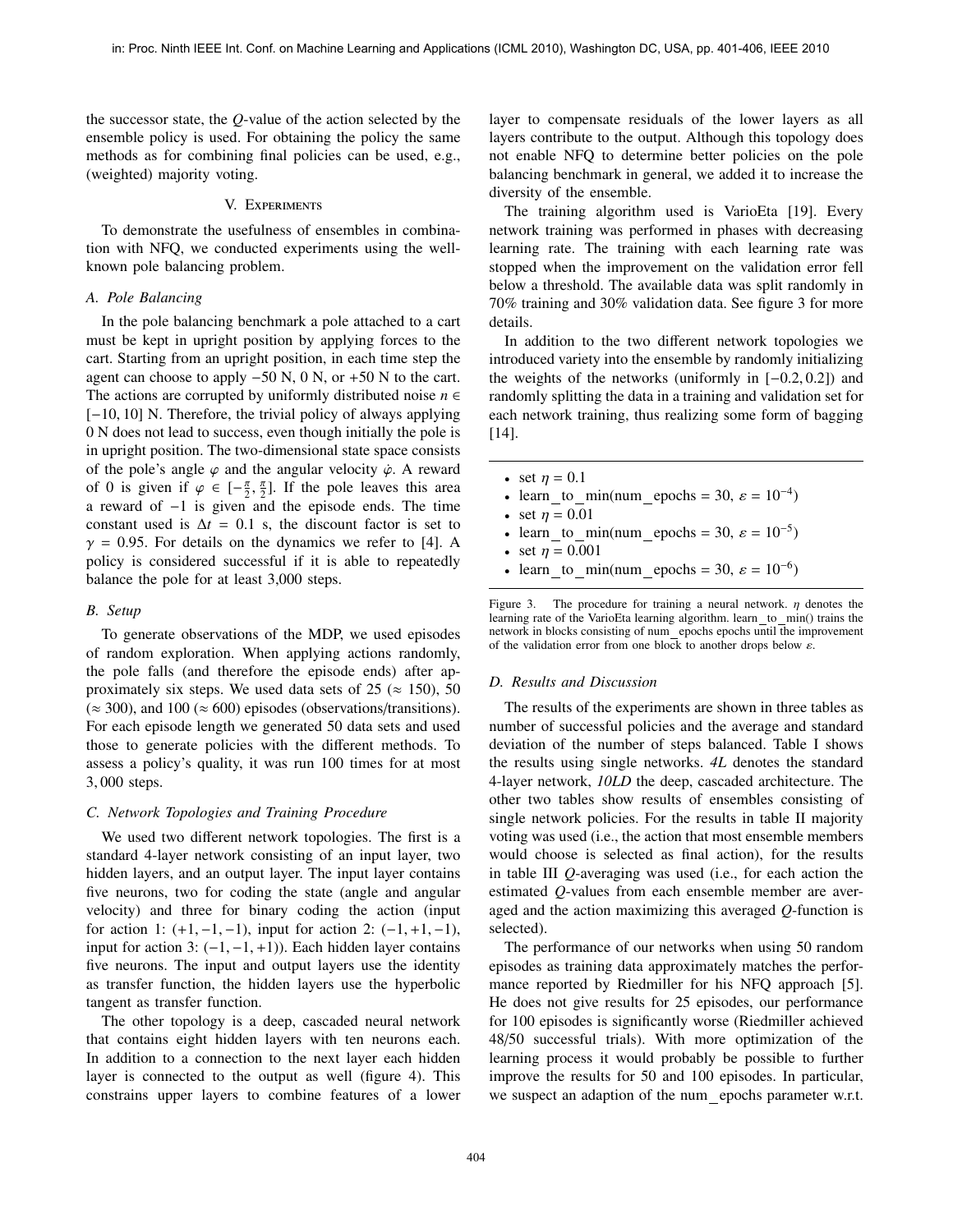

Figure 4. Deep, cascaded neural network where each layer is connected to the output layer. Each circle represents a layer of neurons, each arrow denotes a weight matrix realizing a full connection of the respective layers.

Table I Ratio of successful policies (first line) and average (standard deviation) of the number of steps balanced (second line) using single networks. 4L denotes the standard 4-layer network, 10LD the 10-layer deep cascaded network.

|         | number of episodes |             |             |
|---------|--------------------|-------------|-------------|
|         | 25                 | 50          | 100         |
| $1x$ 4L | 24/50 (48%)        | 20/50 (40%) | 37/50 (74%) |
|         | 2139 (1208)        | 2061 (1259) | 2852 (455)  |
| 1x10LD  | $14/50(40\%)$      | 22/50 (44%) | 24/50 (48%) |
|         | 1656 (1384)        | 1837 (1294) | 2051 (1291) |

to the number of training examples to be crucial (we used a fixed value of 30; first experiments using num epochs  $= 15$ for 50 episodes (not reported here) showed a significant improvement of single policy quality). However, when looking at the results of table II it becomes obvious that by combining different networks to ensembles it is possible to match (100 episodes) or even surpass (50 episodes) the performance of a fairly optimized standard NFQ approach.

Adding networks to the ensemble increases the performance to a certain point, which is not always reached here (adding even more networks than our maximum of 20 would be required). Among networks of the same type there seems to be already enough variety to benefit from an ensemble, but combining networks of different types is better—not only are the heterogeneous ensembles containing the most members  $(15x 4L \& 15x 10LD$  and  $20x 4L$ & 20x 10LD) better than all homogeneous ensembles, in 11/12 cases heterogeneous ensembles perform better than homogeneous ones of the same size. Comparing the aggregation techniques, majority voting is superior to *Q*-averaging. While for the ensembles of 4L networks both perform equivalently, for combination of 10LD networks and the heterogeneous ensembles majority voting is clearly better (8/12 and 12/12 cases, respectively). A reason for this might be that the different networks' *Q*-functions have different ranges. Another reason for majority voting being superior might lie in the fact that a single really bad *Q*-function can dominate the average (drastically decreasing or increasing it); with majority voting, the bad *Q*-function has only one vote, the magnitude of the *Q*-values plays no role.

#### VI. CONCLUSION

While RL with neural networks as function approximators has proven to be very powerful, it is still difficult to handle in practice. In this paper we proposed to use ensembles to

Table II Ratio of successful policies (first line) and average (standard deviation) of the number of steps balanced (second line) of ensemble policies derived by majority voting.

|            | number of episodes |             |              |
|------------|--------------------|-------------|--------------|
|            | 25                 | 50          | 100          |
| $5x$ 4L    | 28/50 (56%)        | 38/50 (76%) | 43/50 (86%)  |
|            | 2410 (1062)        | 2673 (866)  | 2956 (200)   |
| $10x$ 4L   | 32/50(64%)         | 37/50 (74%) | 45/50 (90%)  |
|            | 2414 (1079)        | 2689 (792)  | 2995 (19)    |
| $15x$ 4L   | 33/50 (66%)        | 38/50 (76%) | 46/50 (92%)  |
|            | 2503 (935)         | 2718 (756)  | 2990 (43)    |
| $20x$ 4L   | 34/50 (68%)        | 37/50 (74%) | 48/50 (96%)  |
|            | 2589 (881)         | 2691 (772)  | 2992 (51)    |
| 5x 10LD    | 24/50 (48%)        | 26/50 (52%) | 37/50 (74%)  |
|            | 2189 (1070)        | 2357 (1082) | 2736 (711)   |
| $10x$ 10LD | 30/50 (60%)        | 35/50 (70%) | 45/50 (90%)  |
|            | 2599 (843)         | 2748 (674)  | 2868 (561)   |
| $15x$ 10LD | 30/50 (60%)        | 37/50 (74%) | 45/50 (90%)  |
|            | 2658 (811)         | 2777 (661)  | 2910 (433)   |
| 20x 10LD   | 32/50(64%)         | 40/50 (80%) | 48/50 (96%)  |
|            | 2694 (757)         | 2793 (653)  | 2966 (182)   |
| 5x 4L &    | 33/50 (66%)        | 36/50 (72%) | 47/50 (94%)  |
| 5x 10LD    | 2655 (831)         | 2795 (708)  | 2998 (13)    |
| $10x$ 4L & | 37/50 (74%)        | 43/50 (86%) | 50/50 (100%) |
| 10x 10LD   | 2673 (812)         | 2915 (425)  | 3000(0)      |
| 15x 4L &   | 36/50 (72%)        | 43/50 (86%) | 50/50 (100%) |
| 15x 10LD   | 2700 (790)         | 2895 (495)  | 3000(0)      |
| 20x 4L &   | 39/50 (72%)        | 45/50 (86%) | 50/50 (100%) |
| 20x 10LD   | 2709 (787)         | 2904 (471)  | 3000(0)      |

make the learning process more robust and reliable and less dependent on fine-tuning of various parameters. We showed various ways of aggregating single learners to a common policy and demonstrated the potential of the approach. As it turns out, majority voting is superior to *Q*-averaging and using different network topologies is advisable.

Future work will include experiments with other RL problems and other aggregation schemes. Furthermore, it would be beneficial to have some quality measure for a single policy that could be used for a weighted majority voting. According to our experiments, the validation error is not sufficient to asses the quality of the resulting policy.

#### **REFERENCES**

- [1] R. Sutton and A. Barto, *Reinforcement Learning: An Introduction*. MIT Press, 1998.
- [2] G. J. Gordon, "Stable function approximation in dynamic programming," in *Proc. of the Int. Conf. on Machine Learning*, 1995.